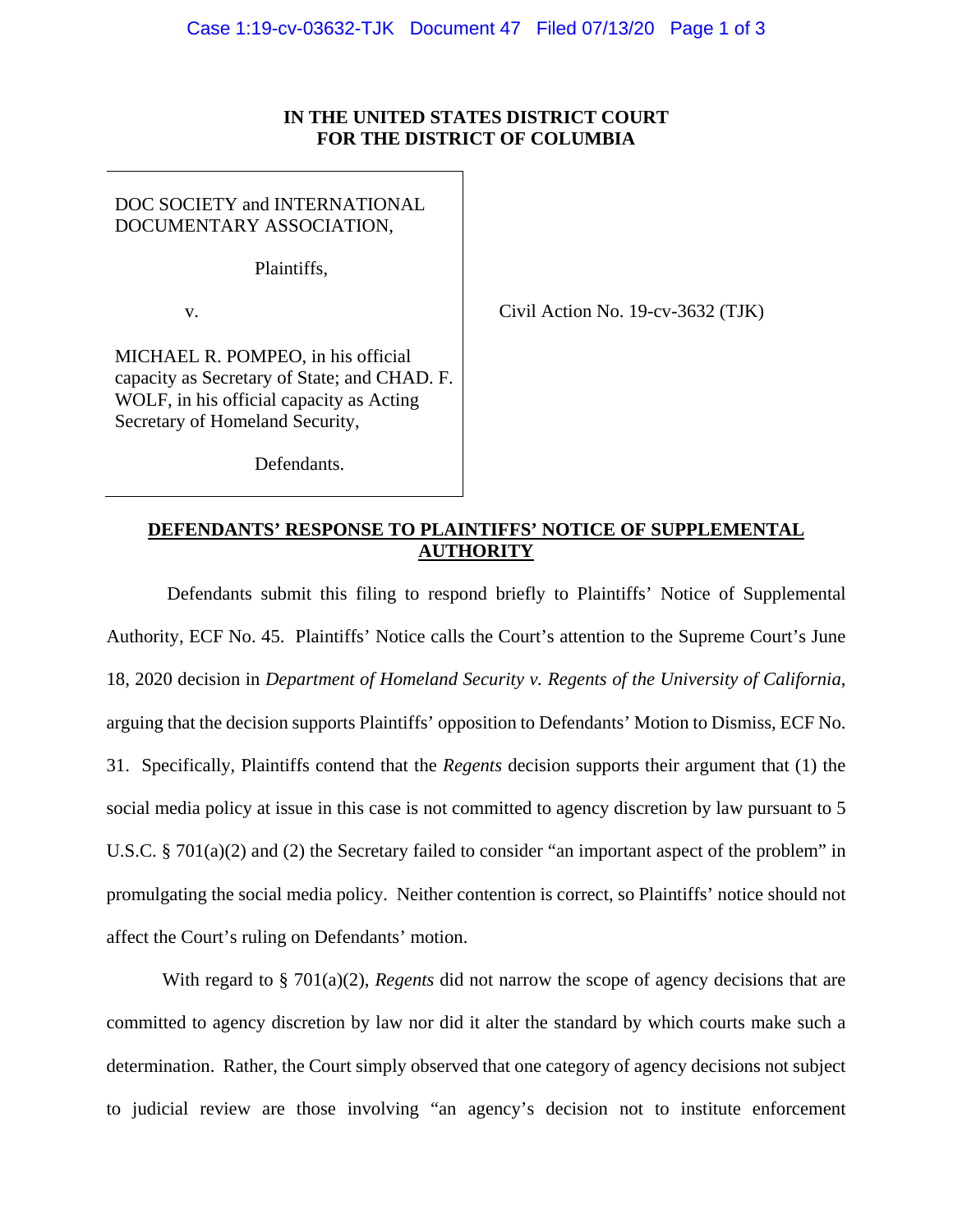## Case 1:19-cv-03632-TJK Document 47 Filed 07/13/20 Page 2 of 3

proceedings" under *Heckler v. Chaney*, 470 U.S. 821 (1985), and that the Government in *Regents* argued that the rescission of the Deferred Action for Childhood Arrivals policy was one such decision. *Regents*, 140 S. Ct. 1891, 1906 (2020) (characterizing the Government's argument as asserting "that a general non-enforcement policy is equivalent to the individual non-enforcement decision at issue in *Chaney*"). The Court disagreed with the Government on this point. *Id*. ("DACA is not simply a non-enforcement policy."). Here, Defendants do not contend that the social media policy is subject to agency discretion because it is a "non-enforcement policy" but rather because the statutory text, nature of administrative action, and foreign policy and national security interests at stake compel such a conclusion. *See* Defs.' Mem. in Supp. of Mot. to Dismiss ("Defs.' Mot."), ECF No. 31-1, at 29-31; Defs.' Reply in Supp. of Mot. to Dismiss ("Defs.' Reply"), ECF No. 44, at 15-18. *Regents* thus has no bearing on the § 706(1)(a)(2) analysis in this case.

 Plaintiffs' reliance on *Regents* for their contention that the Secretary failed to consider an important aspect of the problem is equally unavailing. Here, too, the Supreme Court's decision did not alter the applicable standard of review, and the social media policy passes muster under that standard given that the Secretary's thorough explanation for the policy in the Supporting Statements. *See* Defs.' Reply at 21-22. Moreover, whether the Secretary sufficiently justified the social media policy is a question for this Court only if Plaintiffs are able to establish Article III standing, which they have not. *See* Defs.' Mot. at 10-28; Defs.' Reply at 2-13.

Dated: July 13, 2020 Respectfully submitted,

 ETHAN P. DAVIS Acting Assistant Attorney General

 ANTHONY J. COPPOLINO Deputy Branch Director